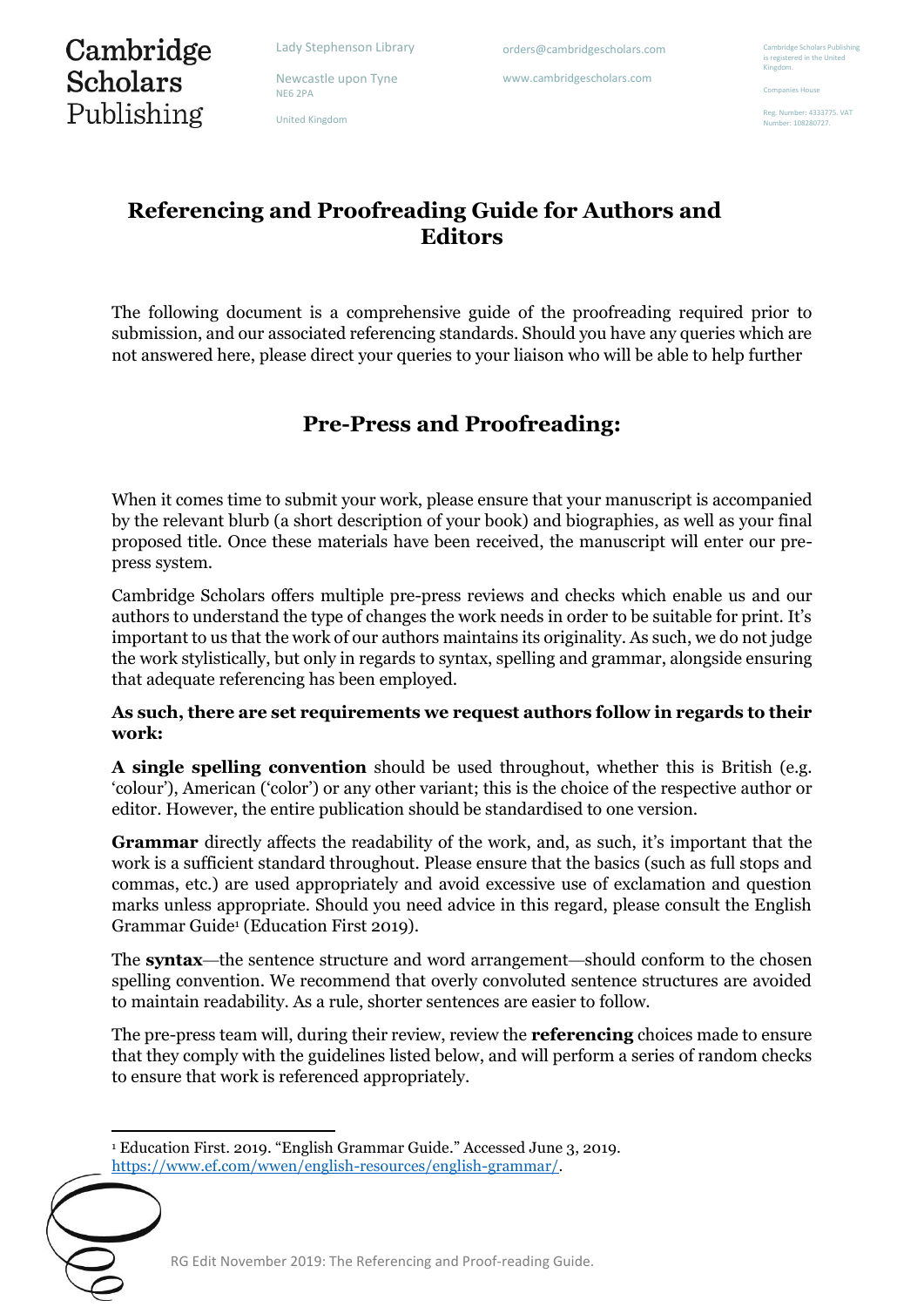orders@cambridgescholars.com

www.cambridgescholars.com

idge Scholars Publish is registered in the United Kingdom.

Companies House

Reg. Number: 4333775. VAT .<br>mber: 108280727

Cambridge **Scholars** Publishing

Newcastle upon Tyne NE6 2PA

United Kingdom

Please ensure that the language used within the manuscript is appropriate for an academic publication. Please note that, we do not allow any discriminatory language and, should any be found in the manuscript, Cambridge Scholars reserves the right to terminate.

# **Pre-Press Reviews:**

The pre-press review system consists of three stages, listed in detail below:

**Step 1:** Once all of the required materials (namely, the manuscript, blurb and biographies) have been submitted, a detailed spot-check of the work is conducted. If the standard required by the pre-press team is met, the work will proceed to typesetting and production. A feedback form, detailing the changes needed (if applicable) will be returned to you for confirmation, though this will not be comprehensive of the entire manuscript. All alterations will be done inhouse. If the standard is not met, the work will be returned to the author with a feedback form detailing the types of changes required in order to be passed to typesetting and production.

**Step 2 (if applicable):** Upon resubmission, our pre-press team will perform a second check upon the work. If the standard required by the pre-press team is met, the work will proceed to typesetting and production. A feedback form, detailing changes needed (if applicable) will be returned to you for confirmation. All alterations will be done in-house. If the standard is not met, the work will be returned to the author with a feedback form detailing the type of changes required in order to be passed to typesetting and production. We also encourage external assistance, should the amount of work required be significant.

**Step 3 (if applicable):** Upon further resubmission, a third and final check will be carried out on the work. If the standard required by the pre-press team is met, the work will proceed to typesetting and production. A feedback form, detailing changes needed (if applicable) will be returned to you for confirmation. All alterations will be done in-house. If the work does not meet the necessary standards at this time, we will require the assistance of one of our approved proofreaders in order for the work to continue.

All of our suggested and recommended proofreaders have undergone standardised tests so that we can be assured that their work will reach the required grammatical level for print. **Please note that all of these individuals are independent of Cambridge Scholars, and, as such, all arrangements, including payment, will be made directly between the proofreader and the author/editor and will not involve Cambridge Scholars**. In certain circumstances, however, Cambridge Scholars can offer a contribution towards this cost.

When the work is approved for publication by the pre-press team, the feedback form issued will contain the finalised marketing materials (your blurb, biography and finalised title). Please ensure these are correct before the work moves to typesetting.

# **Please note that once work is sent to typesetting no further changes can be made.**

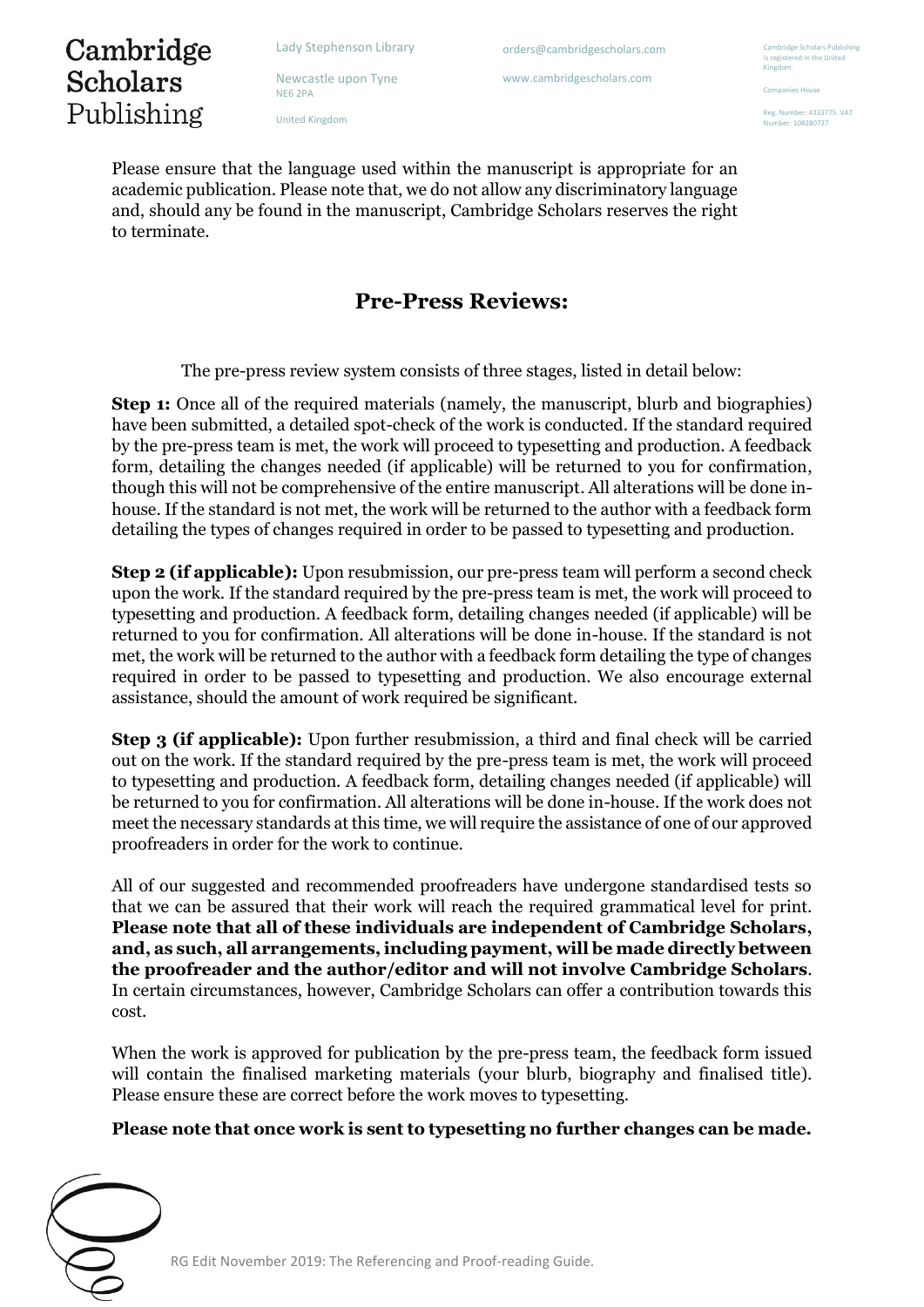Newcastle upon Tyne NE6 2PA

United Kingdom

Cambridge **Scholars** 

Publishing

orders@cambridgescholars.com

www.cambridgescholars.com

**Cambridge Scholars Publishing** is registered in the United Kingdom.

Companies House

Reg. Number: 4333775. VAT .<br>mber: 108280727

# **Referencing guide:**

All works submitted to Cambridge Scholars should be adequately referenced, ensuring all work not original to the publication is cited correctly. CSP operates a zero percent policy on plagiarism, and, should the work be submitted without adequate citation, the work will be returned for editing. We will not publish work which is lacking appropriate citations.

Our requested house style is Chicago Style Referencing, examples of which are listed below. Author-Date style should be used for works which are scientific in nature, such as works based in the fields of Life, Health and Physical Science, whereas Notes and Bibliographies should be used for works in the fields of Humanities and Social Sciences.

Please note that all titles listed in this guide are examples.

# **Author-Date Referencing:**

Below are examples of the Author-Date system. The style in which the work should be referenced is listed followed by an example.

The text within the square brackets is to be replaced with the relevant information, while that which is outside of the brackets denotes standardised formatting.

#### **Books:**

#### **Bibliography Entry (must be alphabetical):**

[Last Name, First Name, and Last Name, First Name]. [Year of Publication]. [*Title*]. [Place of Publication]: [Publisher].

Bloggs, Joe, and Smith, Kate. 2019. *A Guide to Referencing.* Newcastle upon Tyne: Cambridge Scholars Publishing.

#### **In-Text Reference:**

([Last Name and Last Name], [Year of Publication], [Page Number(s)])

(Bloggs and Smith, 2019, 12-31)

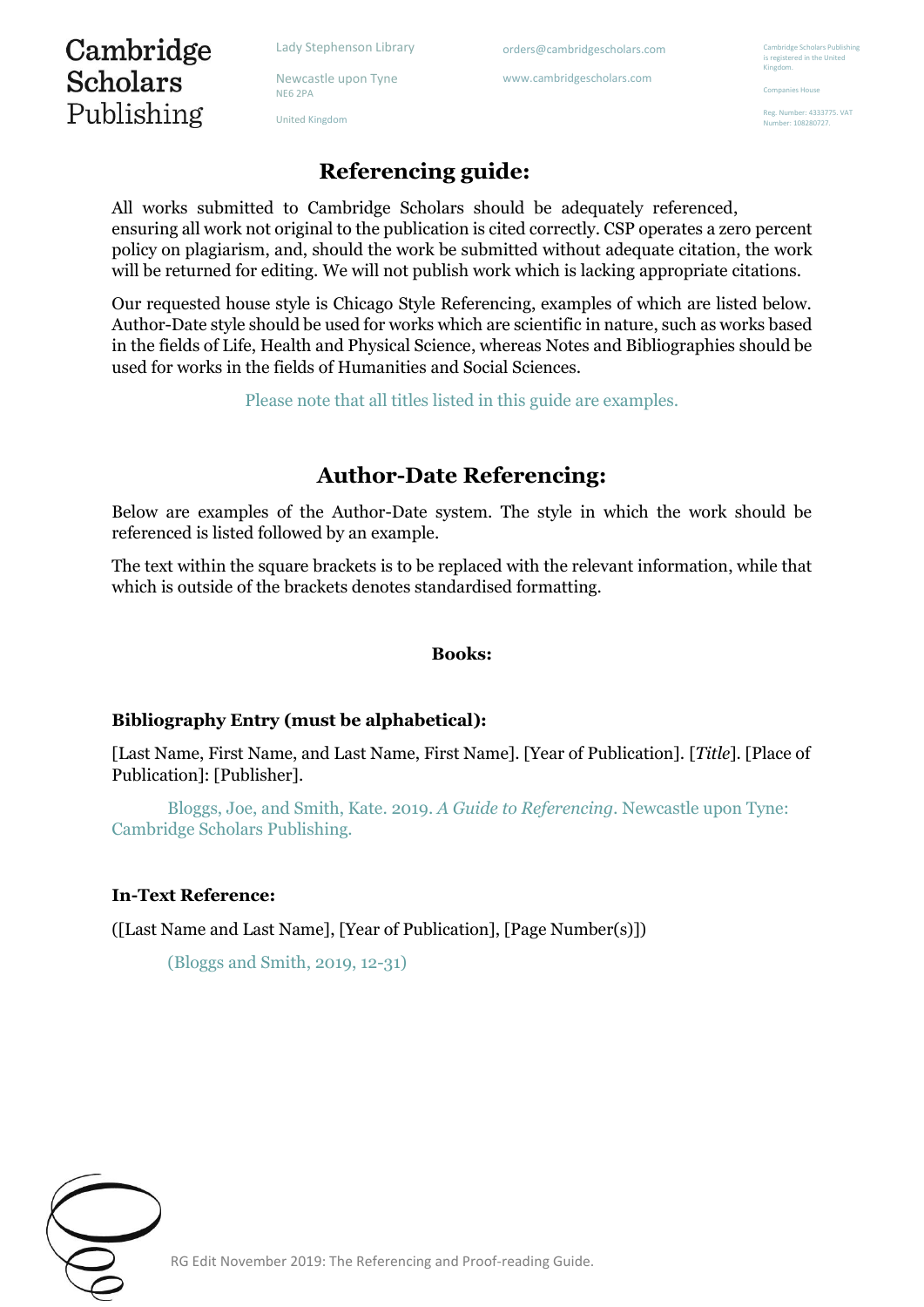Newcastle upon Tyne NE6 2PA

United Kingdom

orders@cambridgescholars.com

www.cambridgescholars.com

nbridge Scholars Publishing is registered in the United Kingdom.

Companies House

Reg. Number: 4333775. VAT -<br>mber: 108280727

# **Chapters / a selected piece of text from an edited book:**

In this type of citation, include the page range for a chapter or a large selection of text within the bibliography. Within the text, cite the specific pages used.

### **Bibliography Entry (must be alphabetical):**

[Last Name, First Name of Chapter Author]. [Year of Publication]. "[Chapter Name]". In [*Title*], [edited by] [Editor Name], [First Page – Last Page]. [Place of Publication]: [Publisher].

Smith, Kate. 2019. "Referencing Edited Collections". In *Referencing Appropriately,*  edited by Joe Bloggs, 101-123. Newcastle upon Tyne: Cambridge Scholars Publishing.

#### **In-Text Reference:**

Cambridge **Scholars** 

Publishing

([Last Name of Chapter Author] [Year of Publication], [Pages Used])

(Smith 2019, 103-104)

**In some instances, you may need to reference the entire collection, which can be done in the following way:** 

#### **Bibliography Entry (must be alphabetical):**

[Editor Last Name, Editor First Name], ed. [Year of Publication]. [*Title*]. [Place of Publication]: [Publisher].

Bloggs, Joe, ed. 2019. *Referencing Appropriately.* Newcastle upon Tyne: Cambridge Scholars Publishing.

#### **In-Text Citation:**

([Editor Last Name] [Year of Publication], [Page From-Page To])

(Bloggs 2019, 101-172)

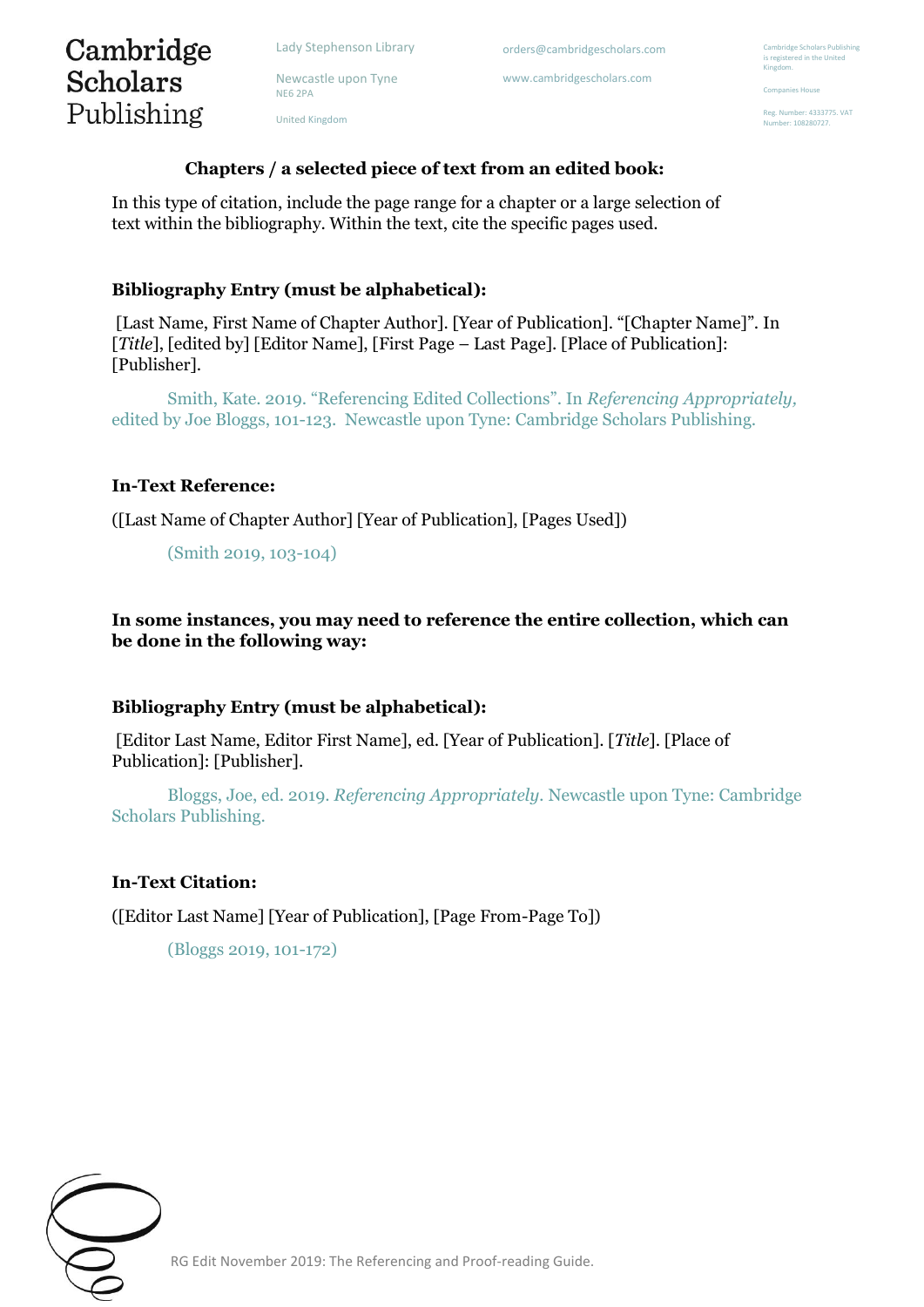Newcastle upon Tyne NE6 2PA

United Kingdom

orders@cambridgescholars.com

www.cambridgescholars.com

**Ibridge Scholars Publishing** is registered in the United Kingdom.

Companies House

Reg. Number: 4333775. VAT .<br>mber: 108280727

#### **eBooks:**

When referencing publications which are available online, please include the name of the database or the URL in the bibliography. All other formats must be named appropriately. If there are no fixed page numbers available, then cite the chapter number, title or section title, or omit this part of the citation.

## **Bibliography Entry (must be alphabetical):**

[Last Name, First Name]. [Year of Publication]. [*Title*]. [Place of Publication]: [Publisher].

Smith, Kate. 2019. *How to Reference.* Newcastle upon Tyne: Cambridge Scholars Publishing.

## **In-Text Citation:**

Cambridge Scholars

Publishing

([Last Name] [Year of Publication], [Page/ Chapter Number])

(Smith 2019, 24)

(Smith 2019, chap. 18)

### **Translations:**

[Last Name, First Name]. [Year of Publication]. [*Title*]. [Translated by XXX]. [Place of Publication]: [Publisher].

Smith, Kate. 2019. *Comment Référencer.* Translated by Konstantinos Andrews. Newcastle upon Tyne: Cambridge Scholars Publishing.

#### **Journal Articles:**

Within the bibliography, the entire page range of the article must be referenced. However, in the in-text citation only the specific pages being referenced need to be mentioned. For articles which are available online, include the name of the database or the URL. If possible, include the DOI instead of the URL. The DOI is a permanent URL and typically begins with: https://doi.org/.

Many journal articles will be comprised of several authors. Should the number of authors exceed four, list the first four authors followed by *et al.* Note, however, that all authors should be listed in the bibliography.

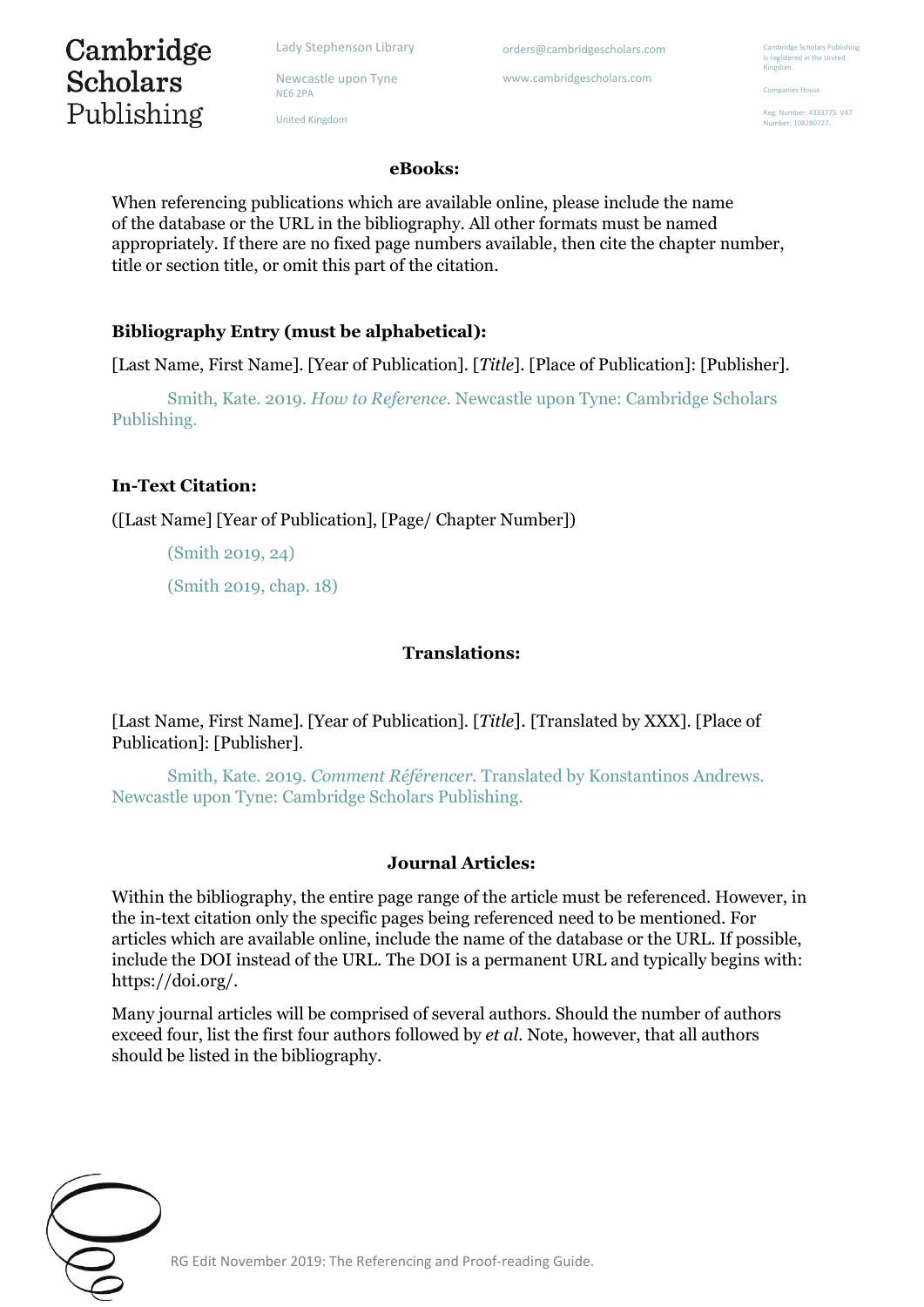Newcastle upon Tyne

# Cambridge **Scholars** Publishing

NE6 2PA

United Kingdom

orders@cambridgescholars.com

www.cambridgescholars.com

nbridge Scholars Publishing is registered in the United Kingdom.

Companies House

Reg. Number: 4333775. VAT -<br>mber: 108280727

## **Bibliography Entry (must be alphabetical):**

[Last Name, First Name]. [Year of Publication]. "[Title of Article]". [*Journal Title*], [Edition (if applicable)]: [First Page – Last Page]. [DOI/URL (if applicable)].

Smith, Kate. 2019. "The Use of Inverted Commas". *Journal of CSP Referencing,* No. 3: 7-9[. https://doi.org/12522641.](https://doi.org/12522641)

Smith Kate. 2019. "Where to Find Num Lock". *Journal of CSP Referencing.* No. 3. 18-41.

## **In-Text Citations:**

([Last Name] [Year of Publication], [Page From-Page To])

(Bloggs 2019, 19-21)

(Bloggs and Smith 2019, 3)

#### **News / Magazine Articles:**

Articles, whether from newspapers, blogs, news sites, magazines, etc., are all referenced similarly. When entering the citation into the bibliography, include the year, month and day of publication. Page numbers (if applicable) should be cited in the text itself, but are omitted from the bibliography entry.

Should you use an online resource, ensure that you include a URL or the name of the database.

#### **Bibliography Entry, must be alphabetical:**

[Last Name, First Name]. [Year of Publication]. "[Title of Article]." [*Source Title*], [Month Day, Year of Publication]. [Source URL]

Smith, Kate. 2019. "Cambridge Scholars Publishing." *Cambridge Scholars Publishing,* July 21, 2019.<https://cambridgescholarsblog.wordpress.com/>

# **In-Text Citation:**

([Last Name] [Year of Publication], [Page Number])

(Smith 2016, 41)

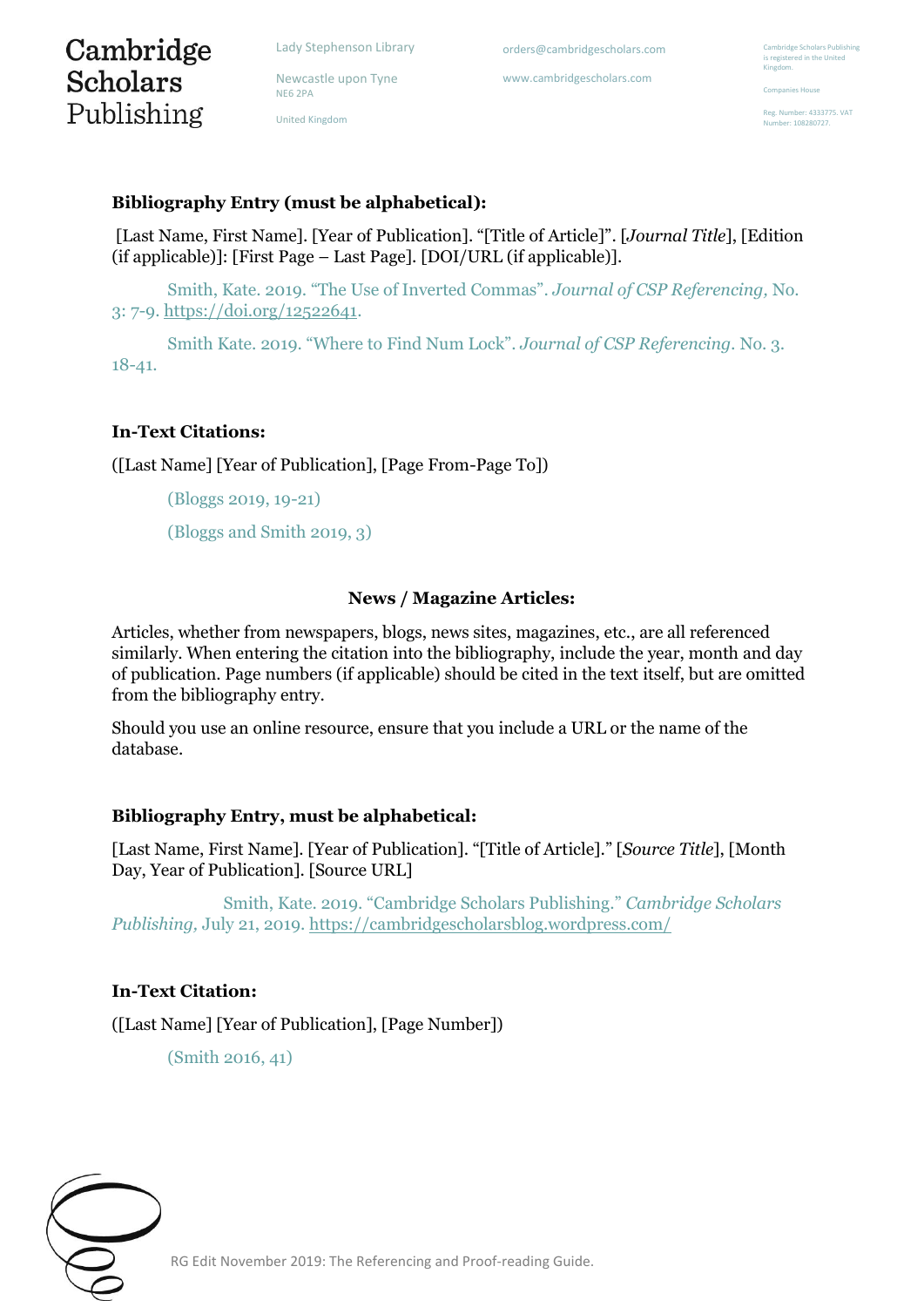Newcastle upon Tyne

orders@cambridgescholars.com

www.cambridgescholars.com

**Dridge Scholars Publishing** is registered in the United Kingdom.

Companies House

eg. Number: 4333775. VAT nher: 108280727

# Cambridge **Scholars** Publishing

NE6 2PA United Kingdom

# **In-Text Citation (reader comments):**

([Commenter Name] [[Location]], [Month Day, Year of Comment], [comment on [Last Name of Author] [Year of Publication])

(Samuel Baxter [London], July 21, 2019, comment on Smith 2019)

# **Website Content:**

You can reference by describing the webpage/website content within the text itself (e.g. "On July 21st 2019, Cambridge Scholars Publishing's website showed…"). For a more formal citation, use the following.

Note, however, that should the source not list a date, '*n.d.*' (for 'no date') should be used as a placeholder.

[Last Name, First Name]. [Year]. "[Page Name]". Accessed [Month Day, Year]. [URL].

Smith, Kate. 2019. "Referencing". Accessed July 21, 2019. [https://cambridgescholarsblog.wordpress.com/.](https://cambridgescholarsblog.wordpress.com/)

Cambridge Scholars Publishing. 2019. "Privacy Policy". Accessed July 21, 2019. [http://www.cambridgescholars.com/t/PrivacyPolicy.](http://www.cambridgescholars.com/t/PrivacyPolicy)

# **Social Media Content:**

You can also reference by describing the content within the text itself, e.g. Cambridge Scholars' tweets are typically regarding their upcoming publications: "Book Release…" (@CamScholars, July 18, 2017). For a more formal citation, however, an entry into the reference list is needed. Note that, in place of a title, a quote of (up to) the first 160 characters should be used. Comments are cited in reference to the original post.

# **Bibliography Entry (must be alphabetical):**

[Place of Original Comment]. [Year]. "[Page Name]". [Site Accessed (e.g. Twitter)] [Month Day, Year].

Cambridge Scholars Publishing. 2019. "Book Release from CSP". Twitter, September 20, 2019.

# **In-Text Citation:**

([First Name] [Last Name], [Month Day, Year], [Time], [Further Detail (e.g. 'comment on')] [Year])

(Peter Smith, September 10, 2019, 12:32 p.m., comment on Cambridge Scholars Publishing 2019)

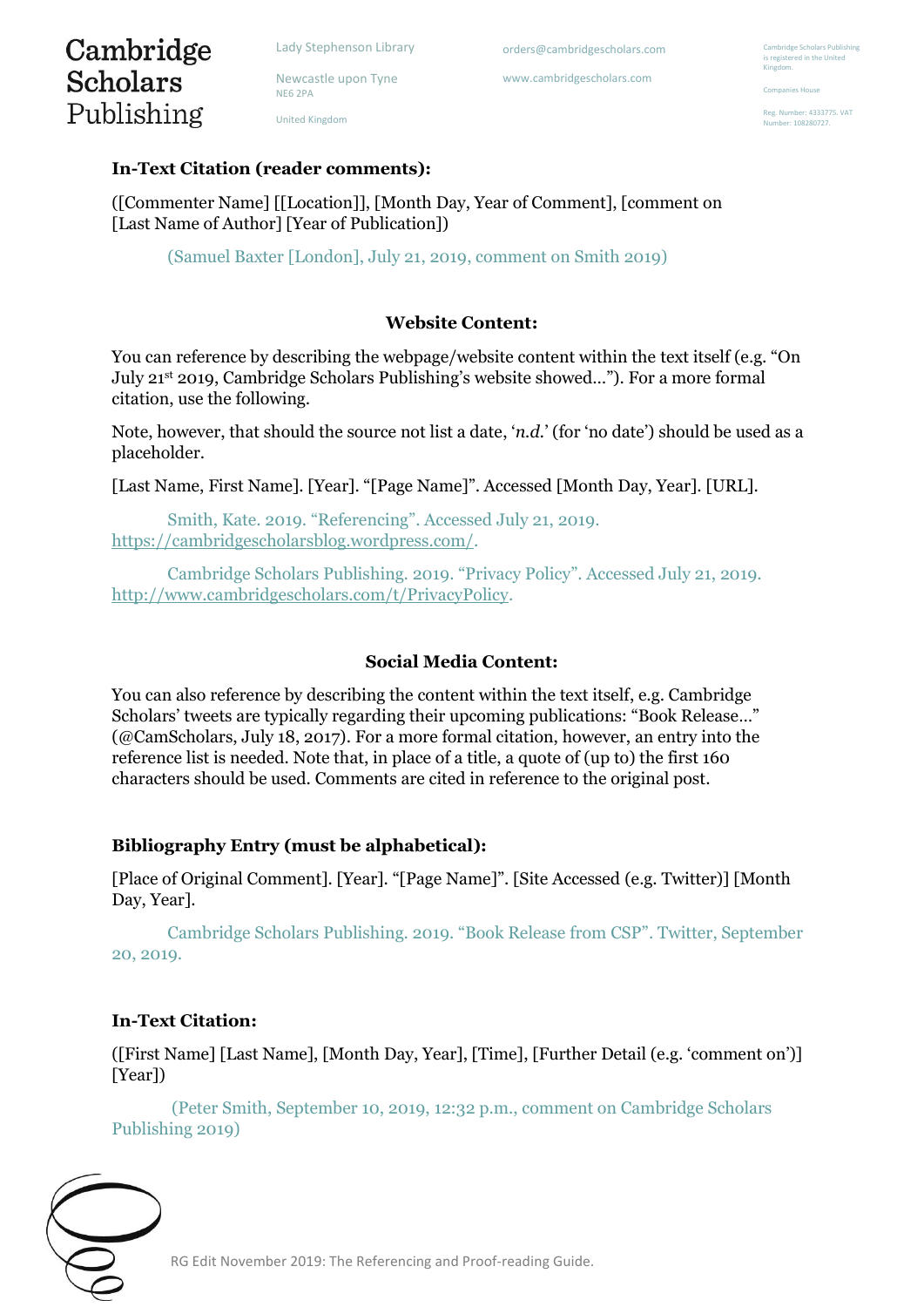Newcastle upon Tyne

orders@cambridgescholars.com

www.cambridgescholars.com

mbridge Scholars Publishing is registered in the United Kingdom.

Companies House

Reg. Number: 4333775. VAT -<br>mber: 108280727

# Cambridge **Scholars** Publishing

NE6 2PA

United Kingdom

# **Personal Communication:**

Personal communications include emails, direct messages and text messages sent via social media. These need only be cited in the text and do not need to be included in the bibliography.

# **In-Text Citation:**

([First Name] [Last Name], [Medium] to [Whom the Message Was Sent], [Month Day, Year])

(Peter Smith, Facebook message to Cambridge Scholars Publishing, September 1, 2018)

# **Thesis or Dissertation:**

# **Bibliography Entry (must be alphabetical):**

[Last Name, First Name]. [Year of Publication]. "[Title]". [Medium], [University]

Smith, Samuel. 2019. "The Physical and Mental Effects of Referencing and Copyediting". PhD diss., University of Newcastle

# **In-Text Citation:**

([Last Name] [Year], [page number])

(Smith 2019, 12-10)

# **Book Review:**

# **Bibliography Entry (must be alphabetical):**

[Last Name, First Name]. [Year of Publication]. "[Title]". Review of [*Title of Reviewed Work*], by [Author Name]. [*Location of Review*], [Month Day, Year]

Smith, Samuel. 2019. "How the work gains notoriety". Review of *The Proofreading Guide,* by Konstantinos Andrews. *The Metro,* September 10, 2019. [URL]

# **In-Text Citation:**

([Last Name] [Year])

(Smith 2019)

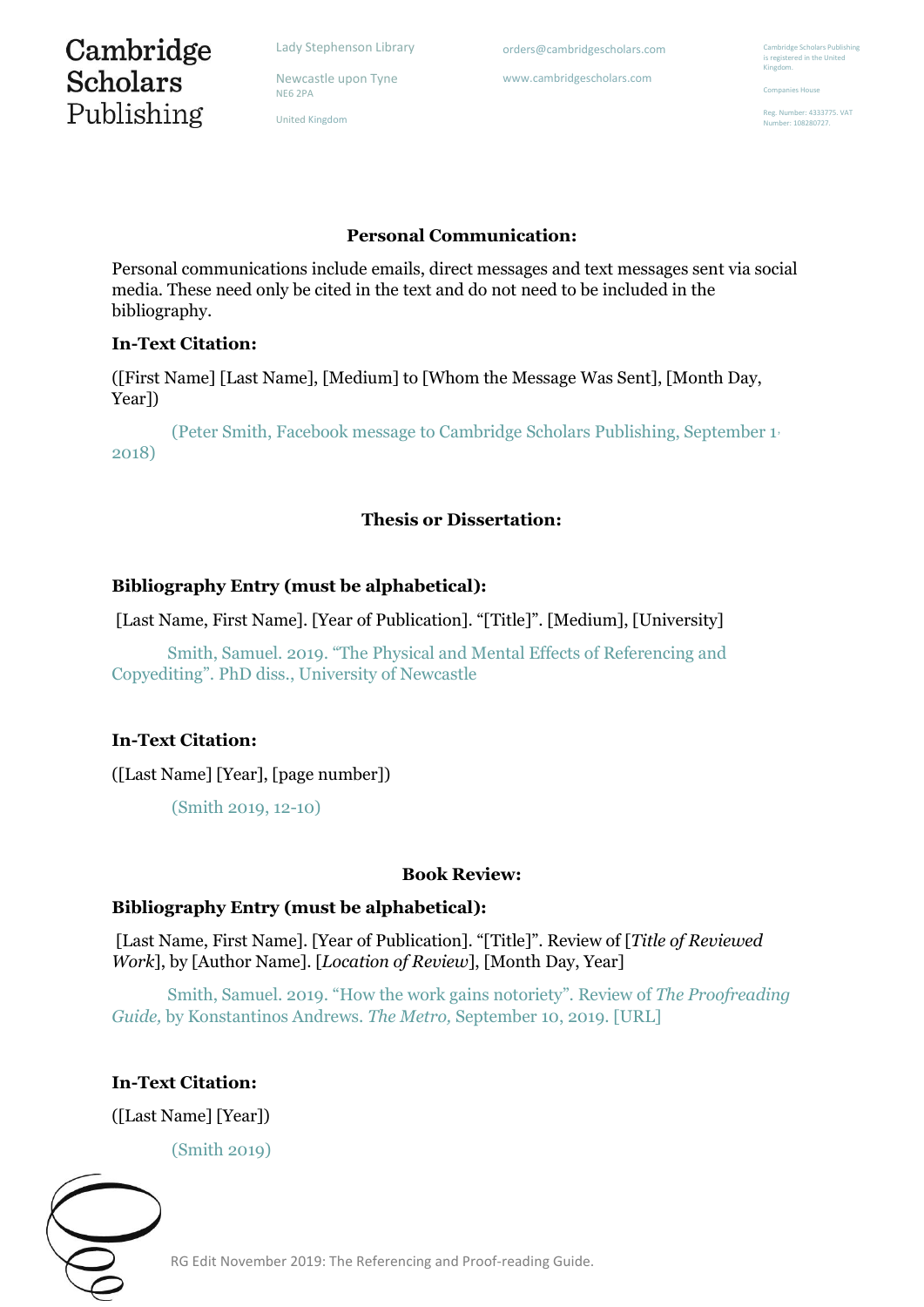Cambridge **Scholars** Publishing

Newcastle upon Tyne NE6 2PA

United Kingdom

orders@cambridgescholars.com

www.cambridgescholars.com

nbridge Scholars Publishing is registered in the United Kingdom.

Companies House

Reg. Number: 4333775. VAT nher: 108280727

**Interview** 

# **Bibliography Entry (must be alphabetical):**

[Last Name, First Name]. [Year of Publication]. "[Title]". Interview by [Name of Interviewer]. [Show name], [Network Broadcasted upon], [Month Day, Year]. [Medium], [Length]. [URL].

Smith, Samuel. 2019. "The Rising Cost of Public Transport". Interviewed by Helen Fitzgerald. Breakfast Review, Proofreading Radio, September 10, 2019. Audio, 15:12.

## **In-Text Citation:**

([Last Name] [Year])

(Smith 2019)

# **Notes and Bibliography Referencing**

Below are examples of the Notes and Bibliography system. The style in which the work should be referenced is listed, followed by an example.

The text within the square brackets is to be replaced with the relevant information, while that which is outside of the brackets denotes standardised formatting.

#### **Books:**

#### **Bibliography Entry (must be alphabetical):**

[Last Name, First Name, and Last Name, First Name]. [Year of Publication]. [*Title*]. [Place of Publication]: [Publisher].

Bloggs, Joe, and Smith, Kate. 2019. *A Guide to Referencing.* Newcastle upon Tyne: Cambridge Scholars Publishing.

#### **Notes:**

[First Name Last Name], [*Title*] ([Place of Publication]: [Publisher], [Year of Publication]), [Page Number].

Helen Fitzgerald, *The Referencing Guide* (Newcastle upon Tyne: Cambridge Scholars Publishing, 2019), 14-16

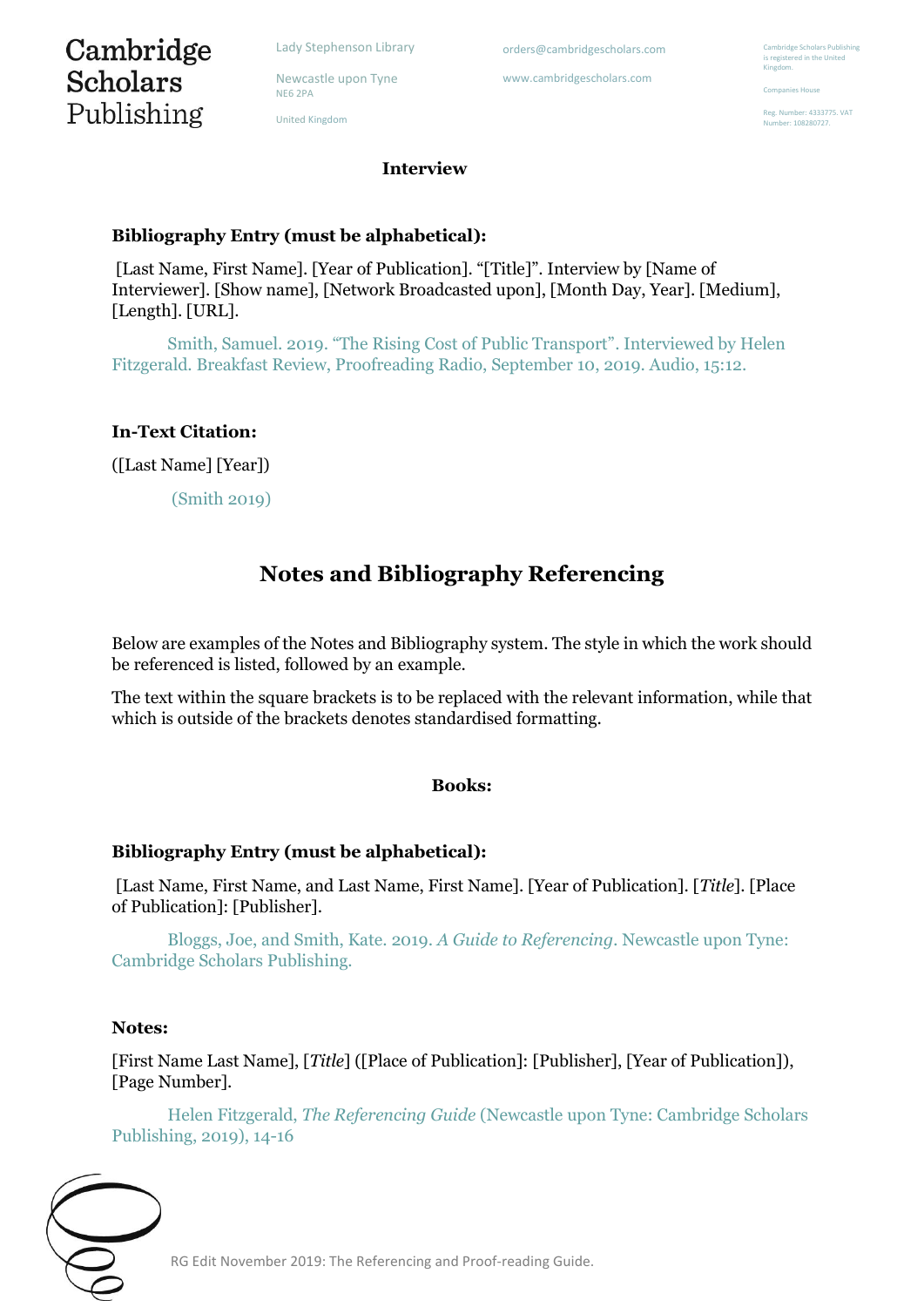Newcastle upon Tyne NE6 2PA

United Kingdom

orders@cambridgescholars.com

www.cambridgescholars.com

mbridge Scholars Publishing is registered in the United Kingdom.

Companies House

Reg. Number: 4333775. VAT nher: 108280727

# **Shortened Notes:**

Cambridge **Scholars** 

Publishing

([Last Name], [*Title*], [Page Number])

(Fitzgerald, *The Referencing Guide*, 12-31)

## **Chapters / a selected piece of text from an edited book:**

In this type of citation, include the page range for a chapter or a large selection of text within the bibliography. Within the text, cite the specific pages used.

## **Bibliography Entry (must be alphabetical):**

[Last Name, First Name of Chapter Author]. "[Chapter Name]". In [*Title*], edited by [Editor Name], [First Page – Last Page]. ([Place of Publication]: [Publisher], [Year of Publication]).

Smith, Kate. "Referencing Edited Collections". In *Referencing Appropriately,* edited by Joe Bloggs, 101-123. (Newcastle upon Tyne: Cambridge Scholars Publishing, 2019).

#### **Notes:**

[Last Name, First Name of Chapter Author]. "[Chapter Name]". In [*Title*], [ed.] [Editor Name] ([Place of Publication]: [Publisher], [Year of Publication]), [First Page – Last Page].

Smith, Kate. "Referencing Edited Collections". In *Referencing Appropriately,* ed. Joe Bloggs (Newcastle upon Tyne: Cambridge Scholars Publishing, 2019), 101-123.

#### **Shortened Notes:**

[Last Name], "[*Chapter Name*]", [Page Number]

Fitzgerald, "*Referencing Correctly"*, 12-31

# **In some instances, you may need to reference the entire collection, which can be done in the following way:**

# **Bibliography Entry (must be alphabetical):**

[Last Name, First Name], ed. [*Title*]. [Place of Publication]: [Publisher], [Year].

Bloggs, Joe, ed. *A Guide to Referencing.* Newcastle upon Tyne: Cambridge Scholars Publishing, 2019.

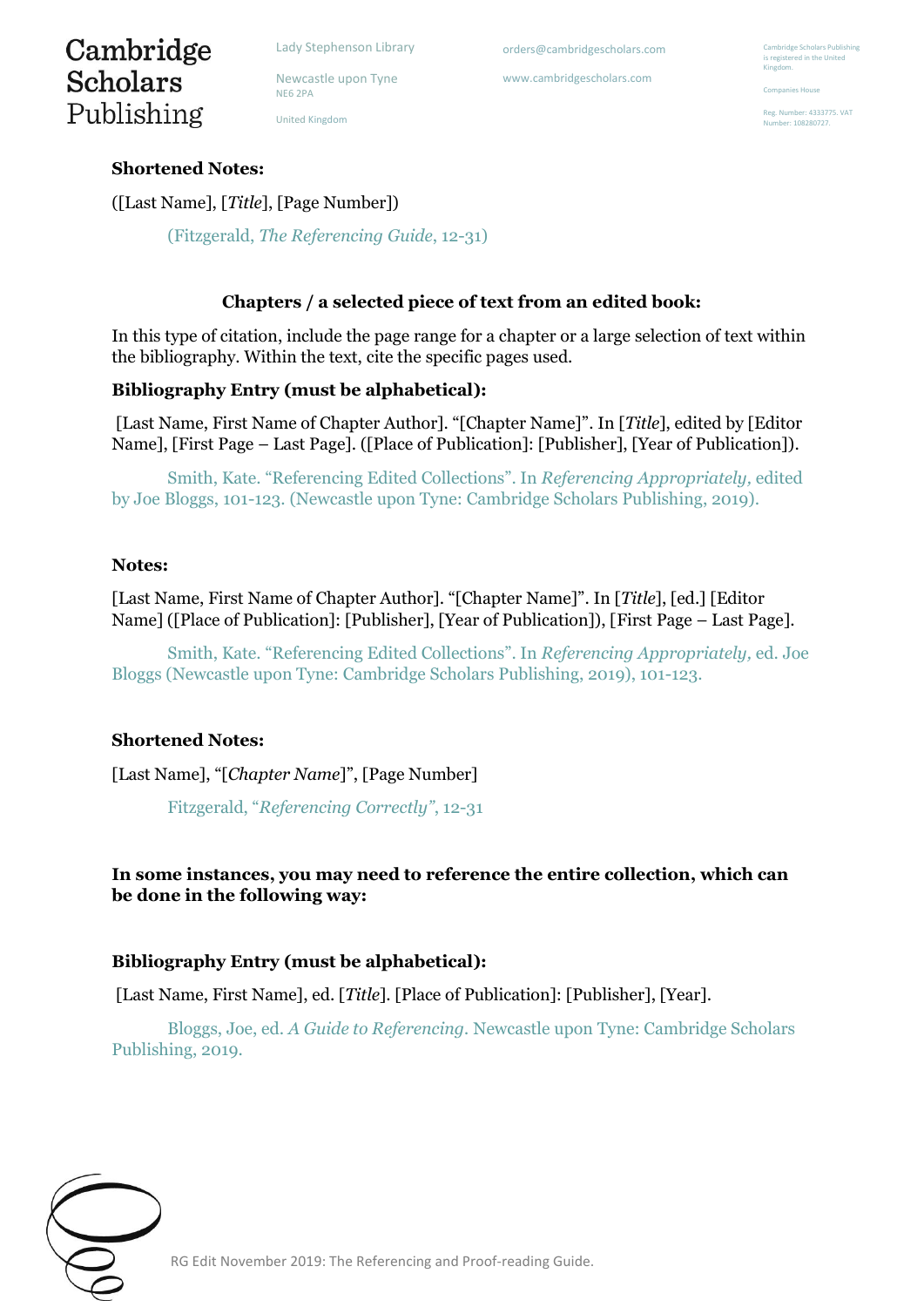Newcastle upon Tyne

orders@cambridgescholars.com

www.cambridgescholars.com

nbridge Scholars Publishing is registered in the United Kingdom.

Companies House

Reg. Number: 4333775. VAT -<br>mber: 108280727

# Cambridge **Scholars** Publishing

NE6 2PA United Kingdom

### **Notes:**

[First Name Last Name], ed., [*Title*] ([Place of Publication]: [Publisher], [Year of Publication]), [Page Number].

Helen Fitzgerald, ed., *The Referencing Guide* (Newcastle upon Tyne: Cambridge Scholars Publishing, 2019), 14-16.

# **Shortened Notes:**

[Last Name], [*Title*], [Page Number]

Fitzgerald, *The Referencing Guide,* 12-31.

#### **eBooks:**

When referencing publications which are available online, include the name of the database or URL in the bibliography. All other formats must be named appropriately. If there are no fixed page numbers available, then cite the chapter number, title or section title, or omit this part of the citation.

# **Bibliography Entry (must be alphabetical):**

[Last Name, First Name]. [*Title*]. [Place of Publication]: [Publisher]. [Year of Publication]. [Method of Access or URL]

Smith, Kate. *How to Reference.* Newcastle upon Tyne: Cambridge Scholars Publishing. 2019. Kindle.

#### **Note:**

[First Name Last Name], [*Title*] ([Place of Publication]: [Publisher], [Year of Publication]), [Page Number]), [Method of Access or URL].

Kate Smith, *How to Reference* (Newcastle upon Tyne: Cambridge Scholars Publishing, 2019), 100, Kindle.

#### **Shortened Note:**

[Last Name], [*Title*], [Page Number].

Smith, *How to Reference,* 12-43.

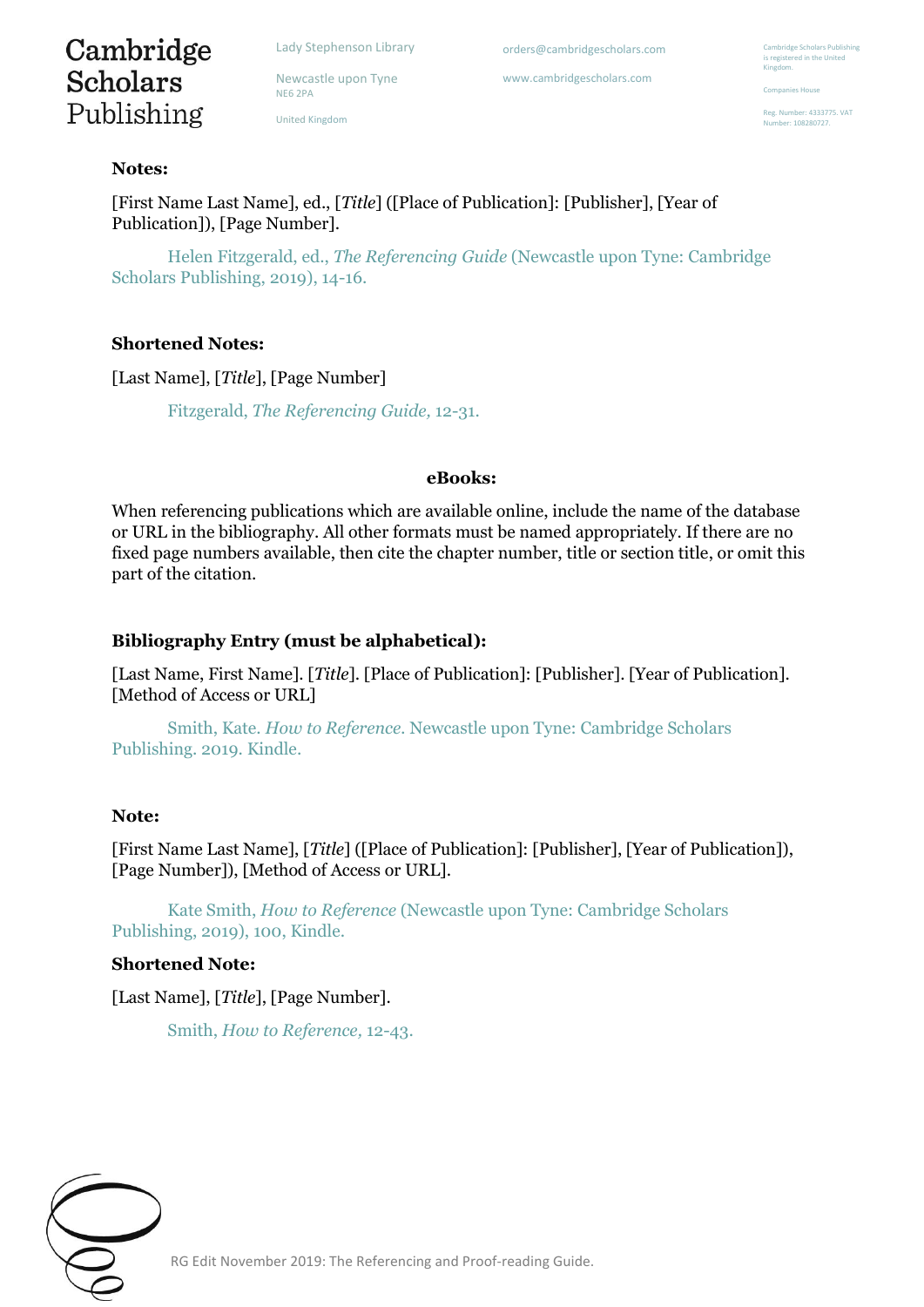Newcastle upon Tyne NE6 2PA

United Kingdom

# **Translations:**

orders@cambridgescholars.com www.cambridgescholars.com

## **Bibliography Entry (must be alphabetical):**

[Last Name, First Name]. [*Title*]. Translated by [Translator]. [Place of Publication]: [Publisher], [Year of Publication].

Smith, Kate. *Comment Référencer.* Translated by Konstantinos Andrews. Newcastle upon Tyne: Cambridge Scholars Publishing, 2019.

#### **Note:**

[First Name Last Name], [*Title*]. Trans. [Translator] ([Place of Publication]: [Publisher], [Year of Publication]), [Page Number].

Kate Smith, *Comment Référencer.* Trans. Konstantinos Andrews (Newcastle upon Tyne: Cambridge Scholars Publishing, 2019), 34-67.

#### **Shortened Note:**

[Last Name], [*Title*], [Year of Publication]

Smith, *Comment Référencer*, 2019

#### **Journal Articles:**

Within the bibliography, the entire page range of the article must be referenced. However, in the in-text citation, only specific page numbers need to be mentioned. For articles which are available online, include the name of the database or the URL. If possible, include the DOI instead of the URL. The DOI is a permanent URL and typically begins with: https://doi.org/.

Many journal articles will be comprised of several authors. Should the number of authors exceed four, list the first four authors followed by *et al.* Note, however, that all authors should be listed in the bibliography.

#### **Bibliography Entry (must be alphabetical):**

[Last Name, First Name]. "[Title of Article]". [*Journal Title*], [Edition (if applicable)] ([Year of Publication]): [First Page – Last Page]. [DOI/URL (if applicable)].

Smith, Kate. "The Use of Inverted Commas." *Journal of CSP Referencing,* No. 3 (2019): 7-9[. https://doi.org/12522641.](https://doi.org/12522641)

Smith, Kate. "Where to Find Num Lock." *Journal of CSP Referencing.* No. 3. (2019): 18-41.



Companies House

eg. Number: 4333775. VAT nher: 108280727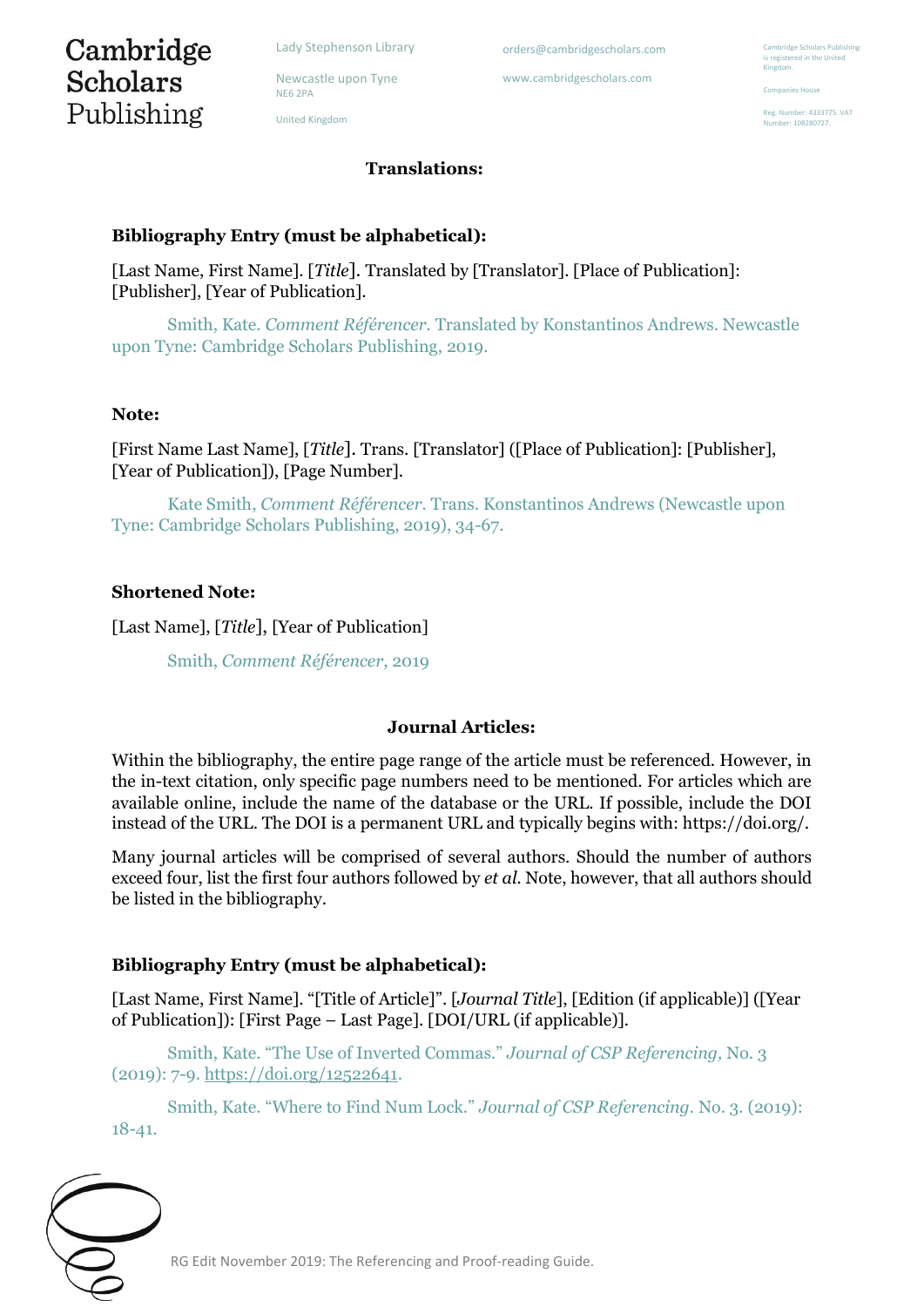Cambridge **Scholars** Publishing

Newcastle upon Tyne NE6 2PA

United Kingdom

orders@cambridgescholars.com

www.cambridgescholars.com

**Ibridge Scholars Publishing** is registered in the United Kingdom.

Companies House

Reg. Number: 4333775. VAT -<br>mber: 108280727

#### **Note:**

[First Name Last Name], "[Title of Article]," [*Journal Title*], [Edition (if applicable)] ([Month of Publication] [Year of Publication]): [First Page – Last Page].

Kate Smith, "The Use of Inverted Commas," *Journal of CSP Referencing,* No. 3 (March 2019): 7-9.

## **Shortened Note:**

[Last Name], "[Title of Article]," [First Page – Last Page].

Smith, "The Use of Inverted Commas," 7-9.

#### **News / Magazine Articles:**

Articles, whether from newspapers, blogs, news sites, magazines, etc., are all referenced similarly. When entering the citation into the bibliography, include the year, month and day of publication. Page numbers (if applicable) should be cited in the text itself, but are omitted from the bibliography entry.

Should you use an online resource, ensure that you include a URL or the name of the database.

#### **Bibliography Entry (must be alphabetical):**

[Last Name, First Name]. "[Title of Article]." [*Source Title*], [Month Day, Year of Publication]. [Source URL]

Smith, Kate. "Cambridge Scholars Publishing." *Cambridge Scholars Publishing,* July 21, 2019.<https://cambridgescholarsblog.wordpress.com/>

#### **Note:**

[First Name Last Name], "[Title of Article]," [*Source Title*], [Month Day, Year of Publication], [Page Number].

Kate Smith, "Cambridge Scholars Publishing," *Cambridge Scholars Publishing,* July 21, 2019, 12.

#### **Shortened Note:**

[Last Name], "[Title of Article]," [First Page – Last Page].

Smith, "The Use of Inverted Commas," 7-9.

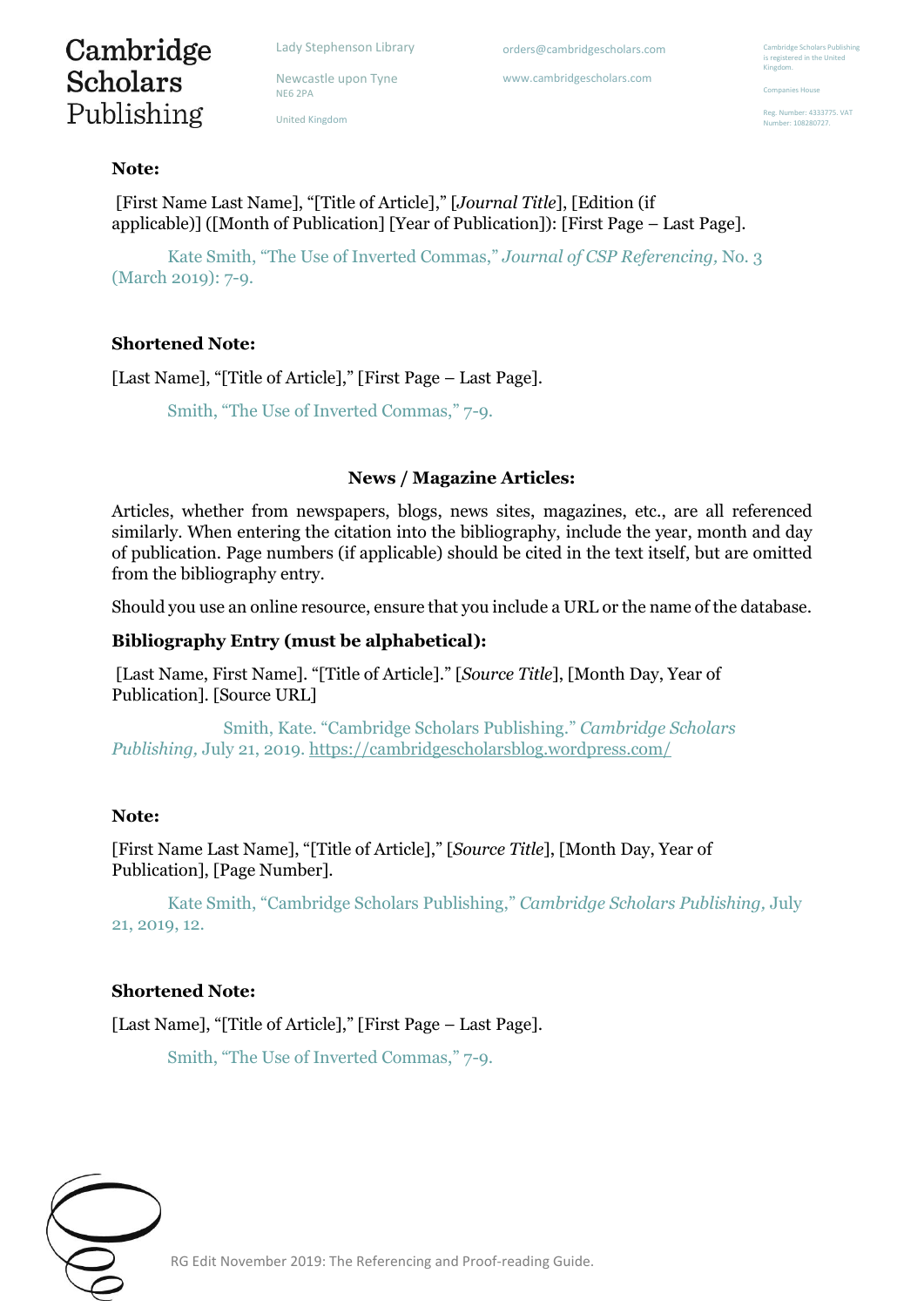Newcastle upon Tyne

NE6 2PA

United Kingdom

orders@cambridgescholars.com

www.cambridgescholars.com

**Ibridge Scholars Publishing** is registered in the United Kingdom.

Companies House

Reg. Number: 4333775. VAT -<br>mber: 108280727

**Readers' comments are cited in the text or within a note, but are not required in the bibliography.** 

[Commenter Name] ([Location]), [Month Day, Year of Comment], comment on [Last Name of Author], "[Title of Article]."

Samuel Baxter [London], July 21, 2019, comment on Smith, "The Use of Inverted Commas."

#### **Website Content:**

You can reference by describing the webpage/website content within the text itself (e.g. "On July 21st 2019, Cambridge Scholars Publishing's website showed…"). For a more formal citation, use the following.

Note, however, that should the source not list a date, '*n.d.*' (for 'no date') should be used as a placeholder.

#### **Bibliography Entry (must be alphabetical):**

[Last Name, First Name]. "[Page Name]." Accessed [Month Day, Year]. [URL].

Smith, Kate. "Referencing." Accessed July 21, 2019. [https://cambridgescholarsblog.wordpress.com/.](https://cambridgescholarsblog.wordpress.com/)

Cambridge Scholars Publishing. "Privacy Policy". Accessed July 21, 2019. [http://www.cambridgescholars.com/t/PrivacyPolicy.](http://www.cambridgescholars.com/t/PrivacyPolicy)

#### **Note:**

Cambridge **Scholars** 

Publishing

"[Title of Article]," [Source Title], accessed [Month Day, Year of Publication], [URL].

"Cambridge Scholars Publishing," Cambridge Scholars Publishing, accessed July 21, 2019, [https://www.cambridgescholars.com/.](https://www.cambridgescholars.com/)

#### **Shortened Note:**

[Last Name or Company Name], "[Title of Article]."

Cambridge Scholars Publishing, "Privacy Policy."

#### **Social Media Content:**

You can also reference by describing the content within the text itself, e.g. Cambridge Scholars' tweets are typically regarding their upcoming publications: "Book Release…" (@CamScholars, July 18, 2017.) For a more formal citation, however, an entry into the reference list is needed. Note that, in place of a title, a quote of (up to) the first 160 characters should be used. Comments are cited in reference to the original post.